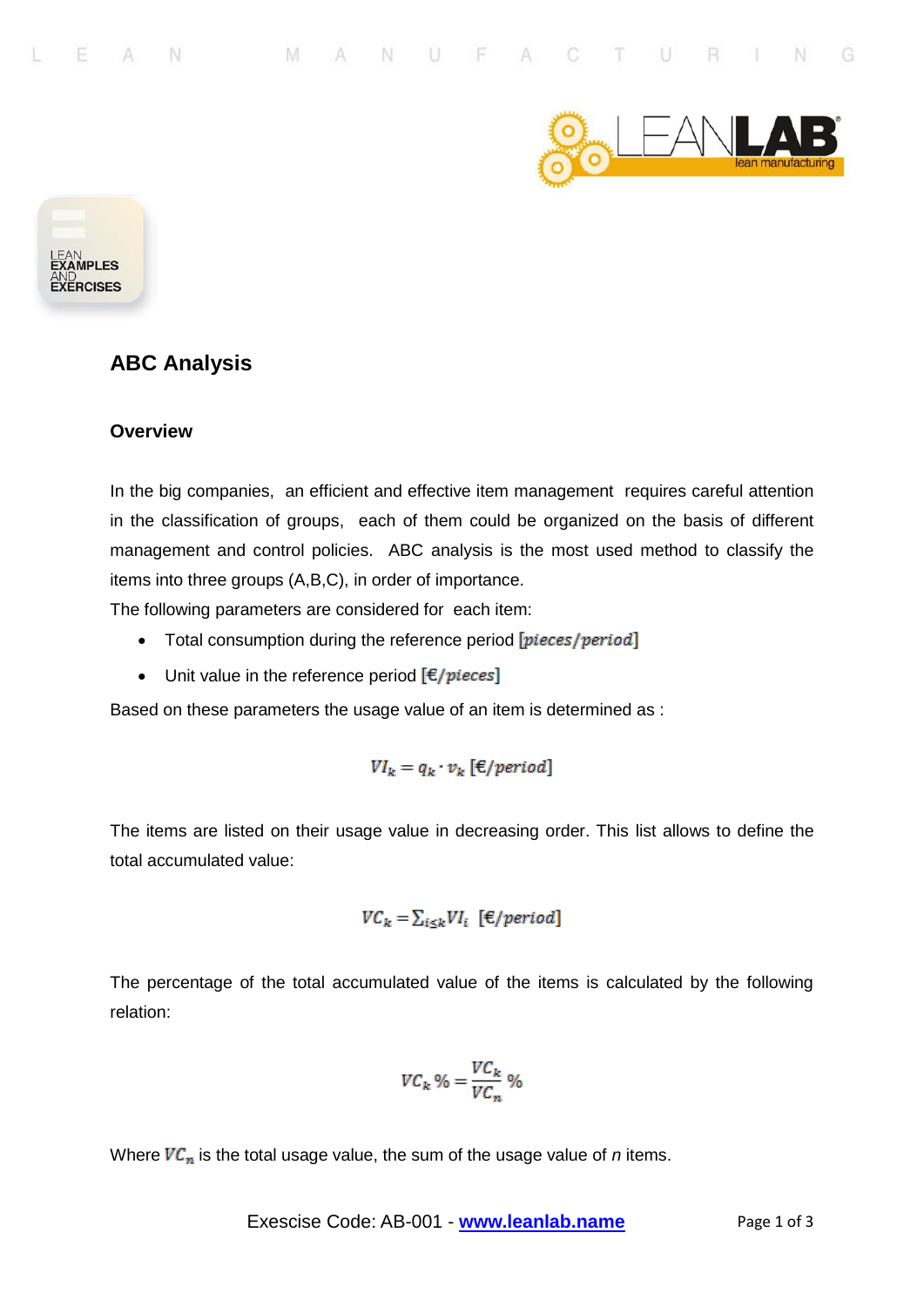The introduction of threshold values for the division of the groups are:  $v_A = 80\%$ ,  $v_B = 90\%$ . According to this selection, the items which hold a value less than or equal to 80%, compose group A; while group B is composed by those items whose cumulative value lies between 80%-90%. Ultimately, the remaining items compose group C. This breakdown is not obligatory, you can chose the percentage of each group based on the state of the discriminatory variable.

## **Example**

Considering the data illustrated in table below, an ABC analysis can be performed adopting as thresholds for each group the following limit values:  $v_A = 80\%$ ,  $v_B = 90\%$ .

| Item                    |     |    |     |    |     |    | G   |    |    |   |
|-------------------------|-----|----|-----|----|-----|----|-----|----|----|---|
| <b>Consumption</b>      |     |    |     |    |     |    |     |    |    |   |
| [pieces/year]           | 40  | 30 | 50  | 20 | 8   | 20 | 10  | 40 | 10 | b |
| Unit value $[É/pieces]$ | 350 | 30 | 200 | 70 | 100 | 20 | 100 | 20 | 60 |   |

A calculation of usage value of items can be obtained through these figures.

| Item | <b>Consumption</b><br>[pieces/year] | <b>Unit value</b><br>$[\in$ /pieces] | <b>Usage value</b><br>$[\epsilon$ /year] |
|------|-------------------------------------|--------------------------------------|------------------------------------------|
| А    | 40                                  | 350                                  | 14000                                    |
| B    | 30                                  | 30                                   | 900                                      |
| С    | 50                                  | 200                                  | 10000                                    |
| D    | 20                                  | 70                                   | 1400                                     |
| E    | 8                                   | 100                                  | 800                                      |
| F    | 20                                  | 20                                   | 400                                      |
| G    | 10                                  | 100                                  | 1000                                     |
| Н    | 40                                  | 20                                   | 800                                      |
|      | 10                                  | 60                                   | 600                                      |
|      | 5                                   | 20                                   | 100                                      |

The items can be structured in a diminishing order through their usage value. A calculation of the total accumulated value and the percentage of this value can be obtained on the basis of the previous relation.